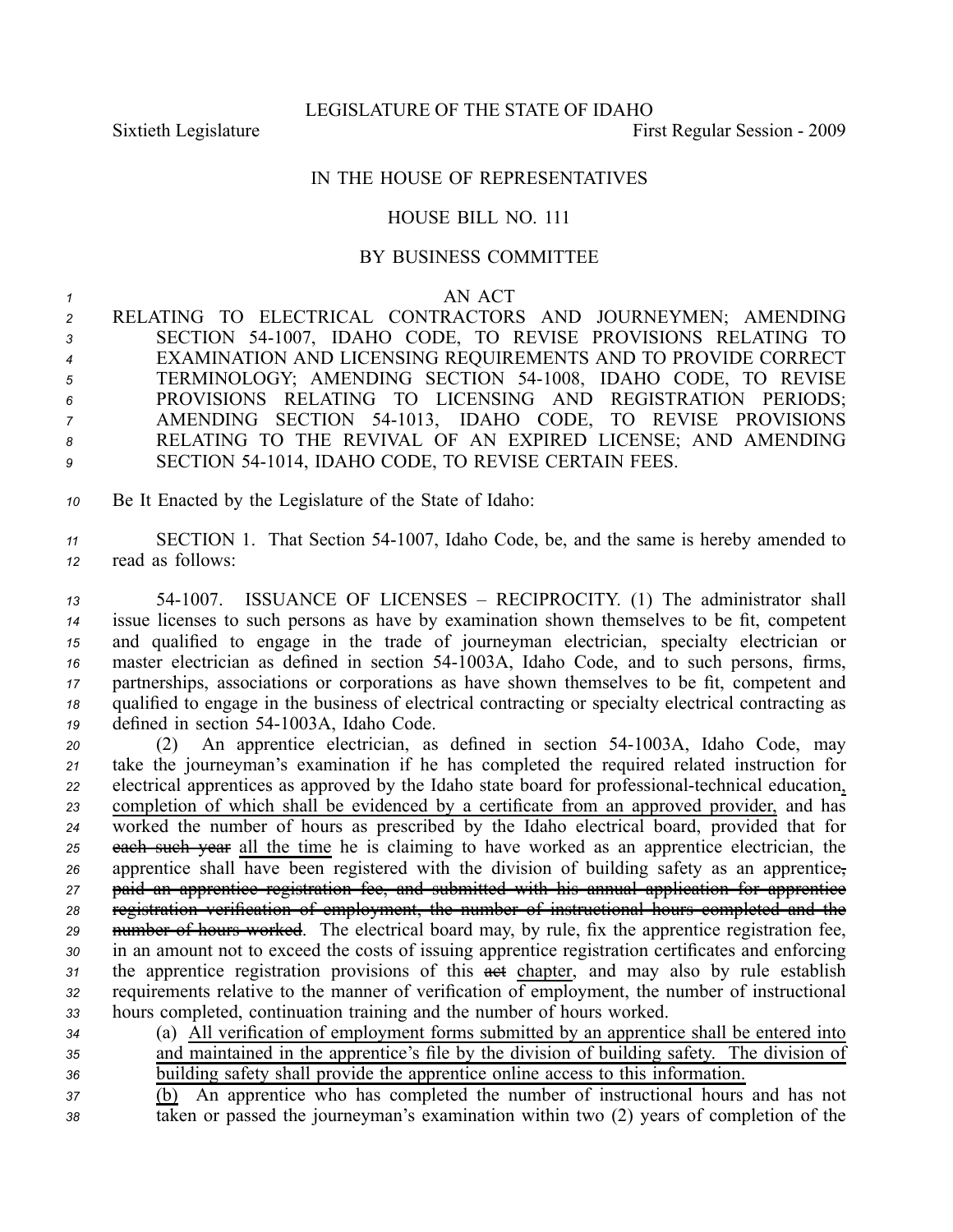*<sup>1</sup>* instructional training hours, shall provide proof of continuation training as set by rule of *<sup>2</sup>* the electrical board.

*<sup>3</sup>* (bc) An apprentice who has not advanced in apprenticeship training for <sup>a</sup> period of two *<sup>4</sup>* (2) years shall complete continuation training as set by rule of the electrical board.

 (3) Any person who has worked as <sup>a</sup> licensed journeyman for <sup>a</sup> period of not less than four (4) years and who has worked the number of hours as prescribed by rule of the board as <sup>a</sup> licensed journeyman electrician shall be considered as qualified to apply for <sup>a</sup> master electrician's license in this state. The Idaho electrical board, in establishing by rule the requirements for <sup>a</sup> master electrician's license, shall also take into account the applicant's

*<sup>10</sup>* performance as <sup>a</sup> journeyman electrician.

 (4) Any person with out-of-state experience who has worked as a journeyman electrician or as an apprentice electrician for <sup>a</sup> period of four (4) years, and who has met such other requirements as established by rule of the board, shall be considered as qualified to apply for <sup>a</sup> journeyman electrician's license in this state.

 (5) To the extent that other states which provide for the licensing of electricians provide for similar action, the administrator, on the recommendation of the Idaho electrical board, may gran<sup>t</sup> licenses to electricians licensed by such other states, upon paymen<sup>t</sup> by the applicant of the required fee and upon furnishing proof to the board that the applicant has qualifications at least equal to those provided herein for applicants for written examinations. Applicants who qualify for <sup>a</sup> license under this subsection are not required to take <sup>a</sup> written examination.

*<sup>21</sup>* SECTION 2. That Section 541008, Idaho Code, be, and the same is hereby amended to *<sup>22</sup>* read as follows:

 541008. DURATION OF LICENSE. (1) All licenses, including license renewals, for master electricians, journeyman electricians and specialty journeyman electricians shall issue for <sup>a</sup> period of three (3) years, and shall expire three (3) years from the date of issue unless renewed, revoked or suspended.

*<sup>27</sup>* (2) Electrical contractor, and specialty electrical contractor and apprentice/specialty *<sup>28</sup>* trainee licenses issued after July 1, 2002, shall issue for <sup>a</sup> period of one (1) year, and shall *<sup>29</sup>* expire one (1) year from the date of issue unless renewed, revoked or suspended.

*<sup>30</sup>* (3) Electrical apprentice registrations issued or renewed after July 1, 2009, shall be *<sup>31</sup>* issued for <sup>a</sup> period of five (5) years.

*<sup>32</sup>* (4) Electrical specialty trainee registrations issued or renewed after July 1, 2009, shall be *<sup>33</sup>* issued for <sup>a</sup> period of three (3) years.

*<sup>34</sup>* (5) Each licensing period and each registration period shall end at midnight on the last *<sup>35</sup>* day of the month of the licensing or registration period. Licenses and registrations not renewed *<sup>36</sup>* by this date shall have expired.

*<sup>37</sup>* (46) The board shall promulgate rules to provide for <sup>a</sup> staggered system of issuing and *<sup>38</sup>* renewing licenses.

*<sup>39</sup>* SECTION 3. That Section 541013, Idaho Code, be, and the same is hereby amended to *<sup>40</sup>* read as follows:

*<sup>41</sup>* 541013. RENEWAL OF LICENSES – INACTIVE LICENSES. (1) A license once *<sup>42</sup>* issued under this chapter, unless revoked or suspended as herein provided, may be renewed *<sup>43</sup>* at any time during the final month of the licensing period on the paymen<sup>t</sup> of the renewal fee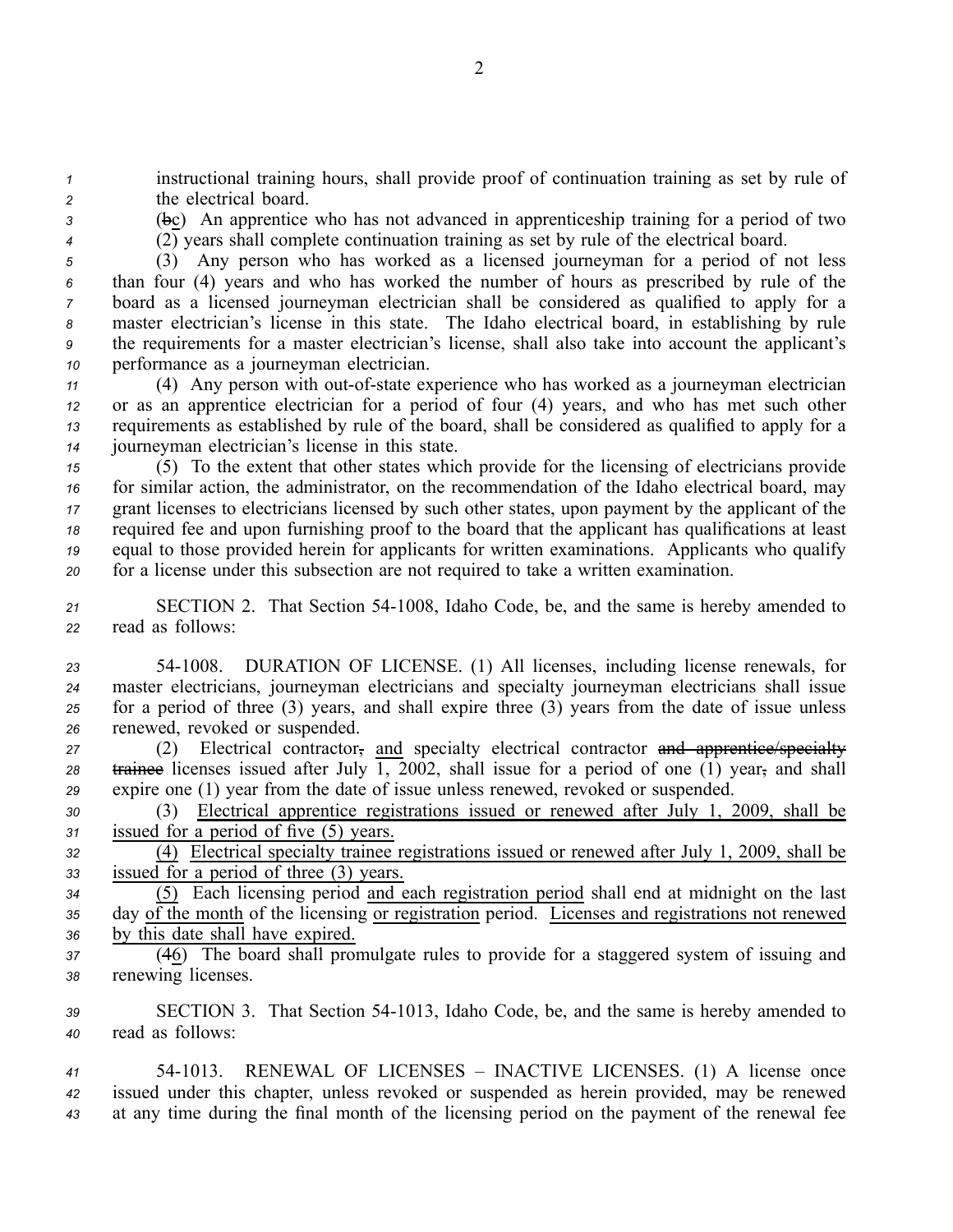herein specified, proof of satisfaction of the continuing education requirements as established by the electrical board, and provided that all outstanding civil penalties, and permit or other fees, have been paid in full, and all outstanding correction notices have been satisfactorily resolved. For electrical contractors and specialty electrical contractors, proof of liability insurance in the amount of three hundred thousand dollars (\$300,000) shall also be required, and proof of worker's compensation insurance shall be required if applicable.

 (2) Any license which has expired may be revived at any time within one (1) year from the first last day of the final month of the licensing period, by paymen<sup>t</sup> of the revival fee herein specified, together with all outstanding civil penalties, and permit or other fees and penalties, and upon proof that outstanding correction notices have been satisfactorily resolved. For electrical contractors and specialty electrical contractors, proof of liability insurance in the amount of three hundred thousand dollars (\$300,000) shall also be required, and proof of worker's compensation insurance shall be required if applicable.

*<sup>14</sup>* (3) Certificates of competency issued prior to July 1, 1961, shall, for the purpose of this *<sup>15</sup>* chapter, be considered as licenses and may be renewed or revived as herein provided.

 (4) The administrator may renew, on an inactive basis, the license of an electrical contractor or specialty contractor who is not engaged in electrical contracting in this state. The board shall fix and collect an inactive license fee for such an inactive license renewal in an amount not to exceed one hundred fifty dollars (\$150). Each inactive license shall be issued for <sup>a</sup> period of one (1) year. An electrical contractor or specialty contractor holding an inactive license may not engage in the practice of electrical contracting or specialty contracting in this state. If an electrical contractor or specialty contractor wishes to convert his inactive license to an active license, he may do so by paying <sup>a</sup> processing fee of thirty dollars (\$30.00) and providing proof of the required liability insurance and applicable worker's compensation insurance.

- 26 SECTION 4. That Section 54-1014, Idaho Code, be, and the same is hereby amended to *<sup>27</sup>* read as follows:
- *<sup>28</sup>* 541014. FEES. The administrator of the division of building safety shall charge the *<sup>29</sup>* following fees:

| 30 | Application for license                                                                  | \$15.00  |
|----|------------------------------------------------------------------------------------------|----------|
| 31 | One-year licenses:<br>(2)                                                                |          |
| 32 | Electrical contractor license<br>(a)                                                     | \$125.00 |
| 33 | Electrical contractor license renewal<br>(b)                                             | 100.00   |
| 34 | Electrical contractor license revival                                                    | 125.00   |
| 35 | Apprentice/specialty trainee registration and working license<br>(d)                     | 10.00    |
| 36 | (e) Specialty contractor license                                                         | 125.00   |
| 37 | Specialty contractor license renewal<br>(fe)                                             | 100.00   |
| 38 | Specialty contractor license revival<br>(fg)                                             | 125.00   |
| 39 | Three-year licenses, in accordance with sections 54-1008 and 54-1013, Idaho Code:<br>(3) |          |
| 40 | Master electrician license<br>(a)                                                        | \$65.00  |
| 41 | (b) Master electrician license renewal                                                   | 45.00    |
| 42 | Master electrician license revival<br>C)                                                 | 55.00    |
| 43 | Journeyman electrician license<br>d)                                                     | 55.00    |
| 44 | Journeyman electrician license renewal<br>(e)                                            | 45.00    |
| 45 | Journeyman electrician license revival                                                   | 55.00    |